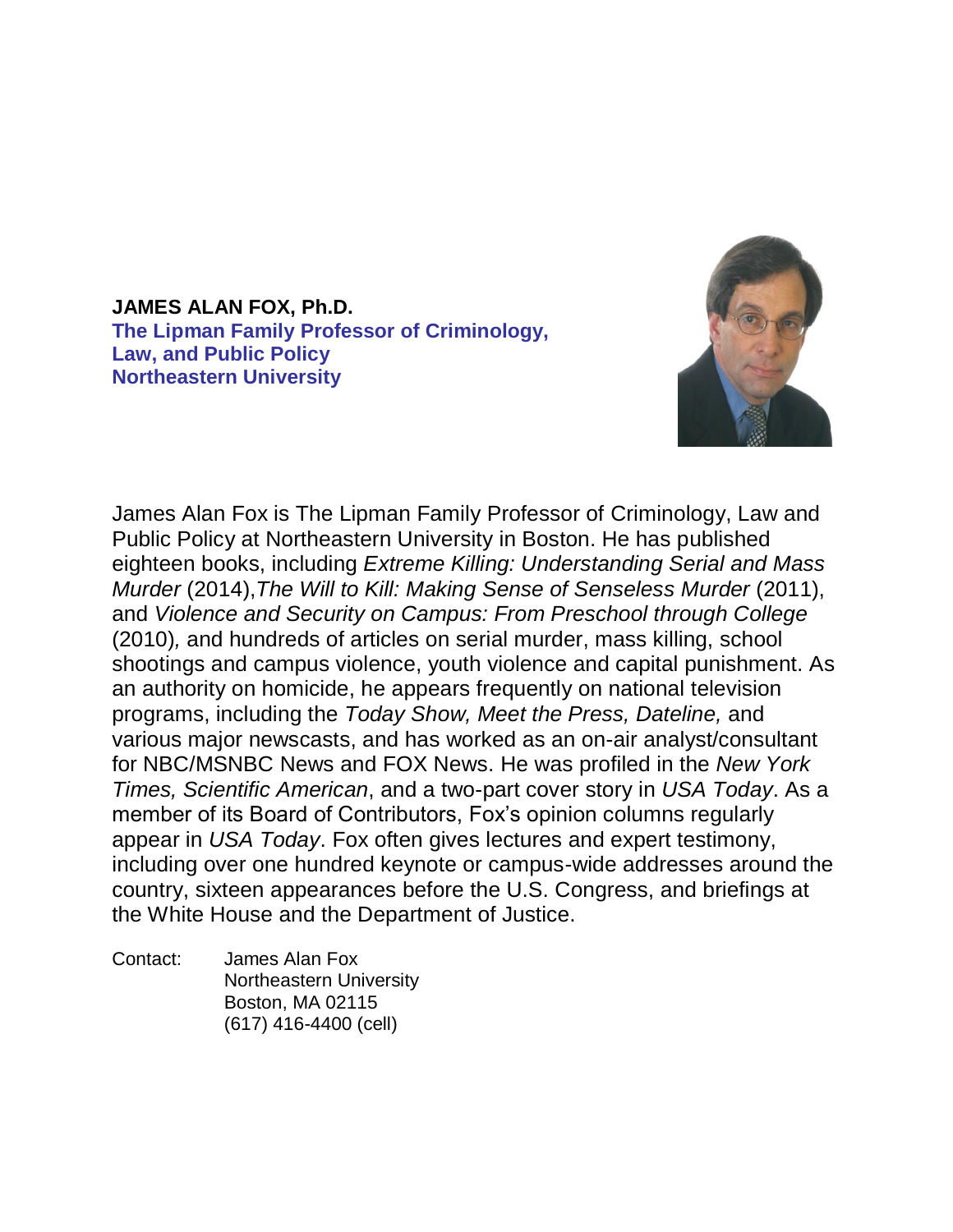# **Speaking Topics**

#### **Mass Shootings in America: Myths and Realities**

Active shooters, workplace avengers, family annihilators, and schoolyard snipers–more methodical than imagined

### **Killing for Pleasure: Serial Killers among Us**

A chilling examination of the minds, motives and capture of infamous serial killers of our time

### **Lessons from the Schoolyard: School Violence in America**

A look at the causes of school violence, including an assessment of easy solutions that don't work and difficult ones that do

### **Shooting at the Ivory Tower: Campus Violence and Safety**

An examination of the myths and realities, as well as problems and solutions concerning crime, violence, and murder on college campuses

#### **The Young and the Ruthless: Juvenile Crime and Juvenile Justice**

An examination of the causes and prevention of violence among youth as well as current approaches to juvenile justice

### **Angry and Dangerous: The Do's and Don'ts of Disgruntlement**

A guide to understanding vengeance in many work settings and how best to identify and respond to problem people and places

## **Dial M for Media: Violence and Popular Culture**

A discussion of violent themes in television, film, and video games and the commercialization of killing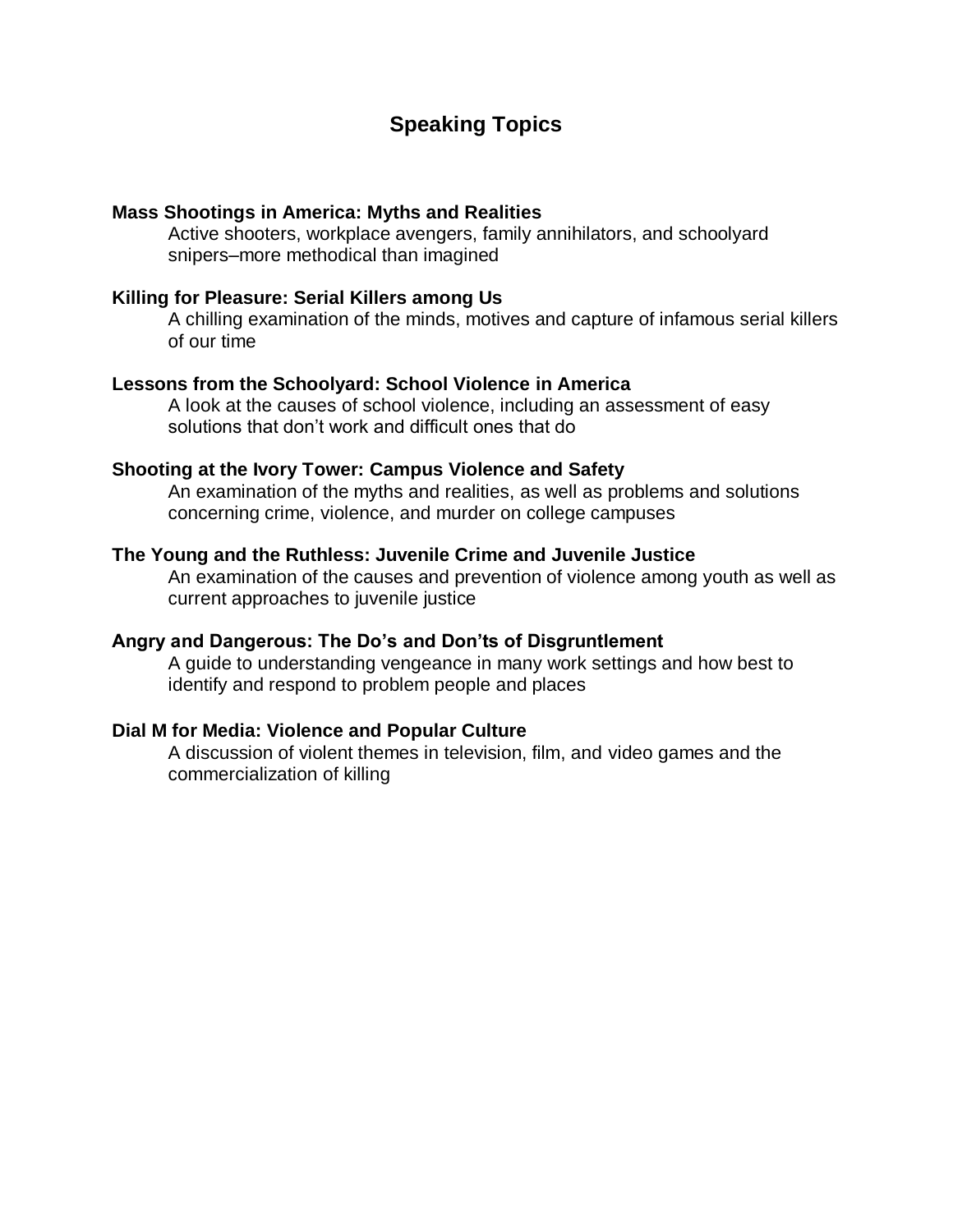# **Campus Talks and Corporate/Community Keynotes**

### **Mass Murder and Serial Killing:**

Texas Tech University (1985), SUNY-Oneonta (1985), Columbia Basin College (1986), The University of Lowell (1987), Norwich University (1990), Trenton State College (1991), Curry College (1992), Merrimack College (1992), The Marist College (1992), University of New Haven (1992 and 1994), SUNY–Canton (1992), The University of Windsor (1992), Orange County Community College (1993), Mercyhurst College (1993), Castleton State College (1993), Western Illinois University (1993), University of South Dakota (1994), University of Rhode Island (1994), Mercer College (1995), Pace University (1995), Augustana College, IL (1996), Fullerton State College (1996), Arkansas Tech University (1996), Worcester State College (1997) Scanectady County Community College (1997), University of Massachusetts at Lowell (1997), University of Tennessee (1998), Corning Community College (1998), North Georgia College (1988), University of Pennsylvania (1999), Longview Community College (1999), Salt Lake City Community College (1999), Peru State College (1999), Adams State College (1999), Maple Woods Community College (1999), Dickinson State College (1999), Jamestown State College (1999), Lynchburg College (1999), Goucher College (1999), Clarkson University (2000), Federal Bureau of Investigation, Philadelphia Region (2000), University of Tennessee at Martin (2000), Southern Illinois University at Edwardsville (2001), Providence College (2001); Moscow State University (2002), Salt Lake City Community College (2002), Westminster College (2002), Weber State University (2002), Wayne State College (2003), Rutgers University—Camden (2004), Truman State University (2005), Salem State College (2005), University of New Hampshire (2006), Greenfield Community College (2006), Smith College (2007), Worcester State College (2008), Harvard College (2011), Elizabethtown College (2013), University of Pennsylvania (2013), and Truman State University (2013).

## **Youth and School Violence**

National Convention of the Boys and Girls Club of America (1993), Norwalk, CT community series on juvenile crime (1993), Western Pennsylvania Sheriff's Association (1993), John Hancock Company (1993),Temple Beth Am, Needham, MA (1994), Temple Sinai, Sharon, MA (1994), Saginaw, MI Town Hall (1994), Dallas Woman's Club (1994), Boston Challenge to Leadership (1994), Portland, Maine Junior League (1995), Middlesex Community College (1995), Massachusetts Office of Victims Assistance (1995), Dallas Mental Health Association (1995), The White House (1995), Police Executive Research Forum Regional Meeting (1995), Office of the United States Attorney General (1995), Oregon Juvenile Department Directors' Association (1995), Drury College (1995), Boston Challenge to Leadership (1995), New England Chapter of the Young Presidents Organization (1995), Fort Lauderdale Summit on Policing (1996), The United Way of America's National Leadership Conference (1996), Massachusetts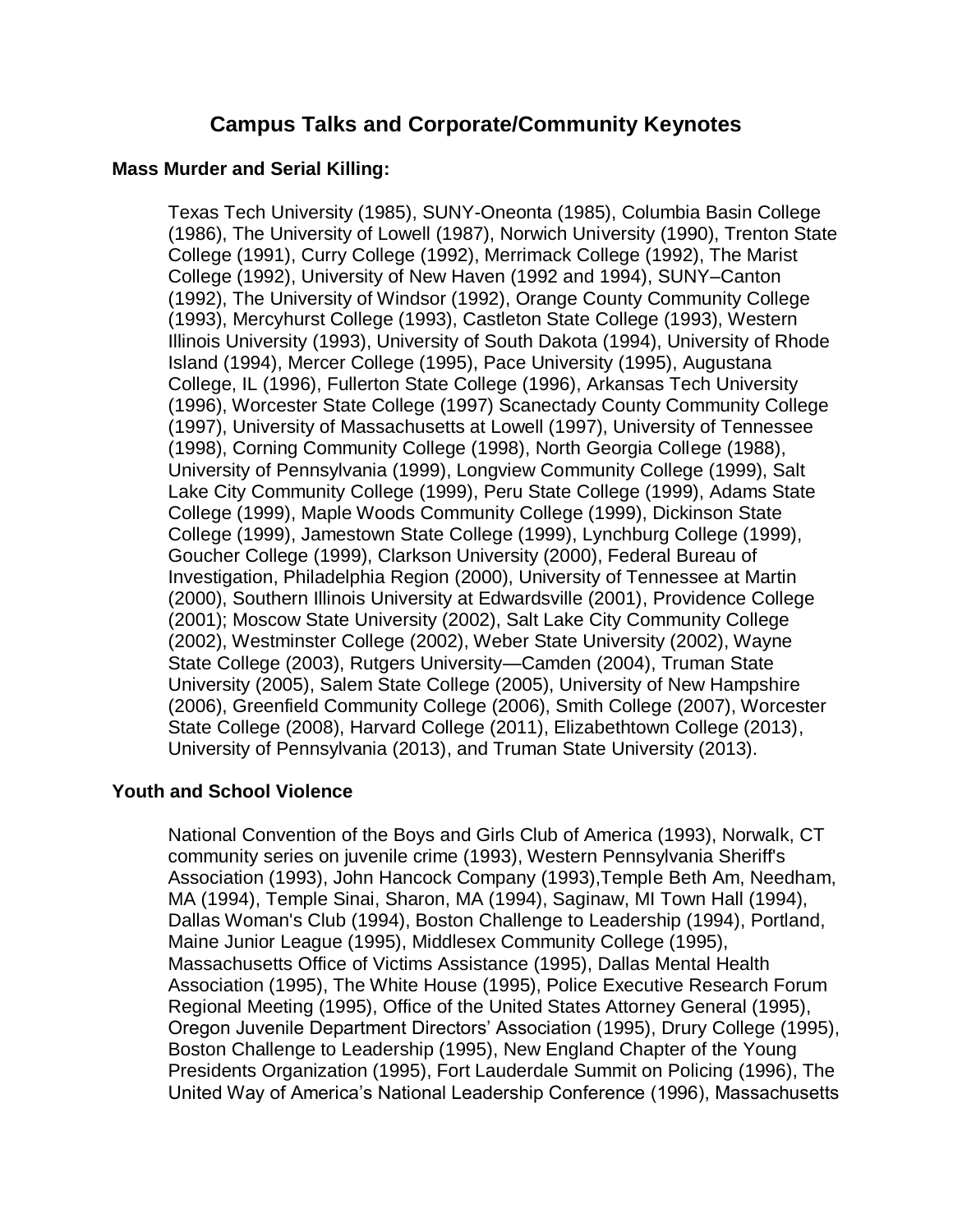Probation Association (1996), National Criminal Justice Association (1996), Boston Bar Association (1996), International Association of Hospital Security and Safety (1996), Massachusetts League of Women's Voters (1996) Newton-Wellesley Hospital (1996), Southwestern Louisiana University (1996), Ditchley Foundation (1996), Population Reference Bureau (1997), The Country Club of North Carolina (1997), Norfolk County Juvenile Justice Roundtable (1997), Milford, NH Community Forum (1997), University of Puerto Rico (1998), Youth and Shelter Services, Iowa State University (1998), Auburn University (1998), Mt. Wachussett Community College (1998) Massachusetts Department of Education (1998), MIT Women's League (1998), United Way of Metropolitan Atlanta (1998), VDET Conference (1998), International Association of Chiefs of Police (1998), University of Pittsburgh at Greensburg (1998), Marist College (1998), Temple Isiaih, Columbia, MD (1998), University of Puerto Rico (1999), Weber State University (1999), Ft. Worth Lecture Foundation (1999), University of West Virginia (1999), Massachusetts Youth Crime Summit (1999), Lebanon Valley College (1999), Corning Community College (1999), Southwest State College (1999), Staten Island Child and Adolescent Mental Health Association (1999), Brightside Lecture Series, Northampton, MA (1999), Augustana College, SD (1999), University of Northern Colorado (2000), Ft. Worth Crime Prevention Resource Center (2000), Rhode Island Advocacy for Children conference (2000), The Cambridge Forum (2000), The Boys and Girls Clubs of America (2001), Madison, WI Civics Club (2001), Social Law Library, Boston (2001), Iowa Governor's Conference on Juvenile Justice (2001), Oklahoma Juvenile Justice Association (2001), Rhode Island Advocacy for Children conference (2002), Middlesex Community College (2002), Hamilton-Fish Conference on School Violence, Monterey, CA (2002), Northern Utah Gang Conference (2002); State of Ohio Attorney General's Conference on Law Enforcement (2002), Pennsylvania State University at Worthington/Scranton (2003). New York State Division of Criminal Justice Services (2003), Phi Theta Kappa Satellite Series (2003), National Honor Society annual conference (2003), Massachusetts Judicial Institute (2005), Boston Study Group (2006) Newton Lifetime Learning (2006), University of New Hampshire (2007), The Boys and Girls Clubs of America (2007), Brandeis University (2008), Massachusetts Attorney General's Committee on Youth Violence 2008), The Boston Foundation (2009), The Texas Legislative Summit on African Americans (2009), PowerNet of Dayton (2009), Massachusetts Department of Public Health (2009), National Institute of Justice plenary session (2009), New England School of Law (2010), Natick (MA) Soldier Research, Development and Engineering Center (2011), Sharon Adult Education (2011), Austin CARY (2012), and the Boys and Girls Clubs of Canada annual conference (2014).

#### **Workplace and Campus Violence**

Retail Association of Massachusetts (1993), Retail Association of Connecticut (1993), Boston Federal Executive Board (1993), First Security Services Corporation (1993), John Hancock Insurance Company (1993), Brookline